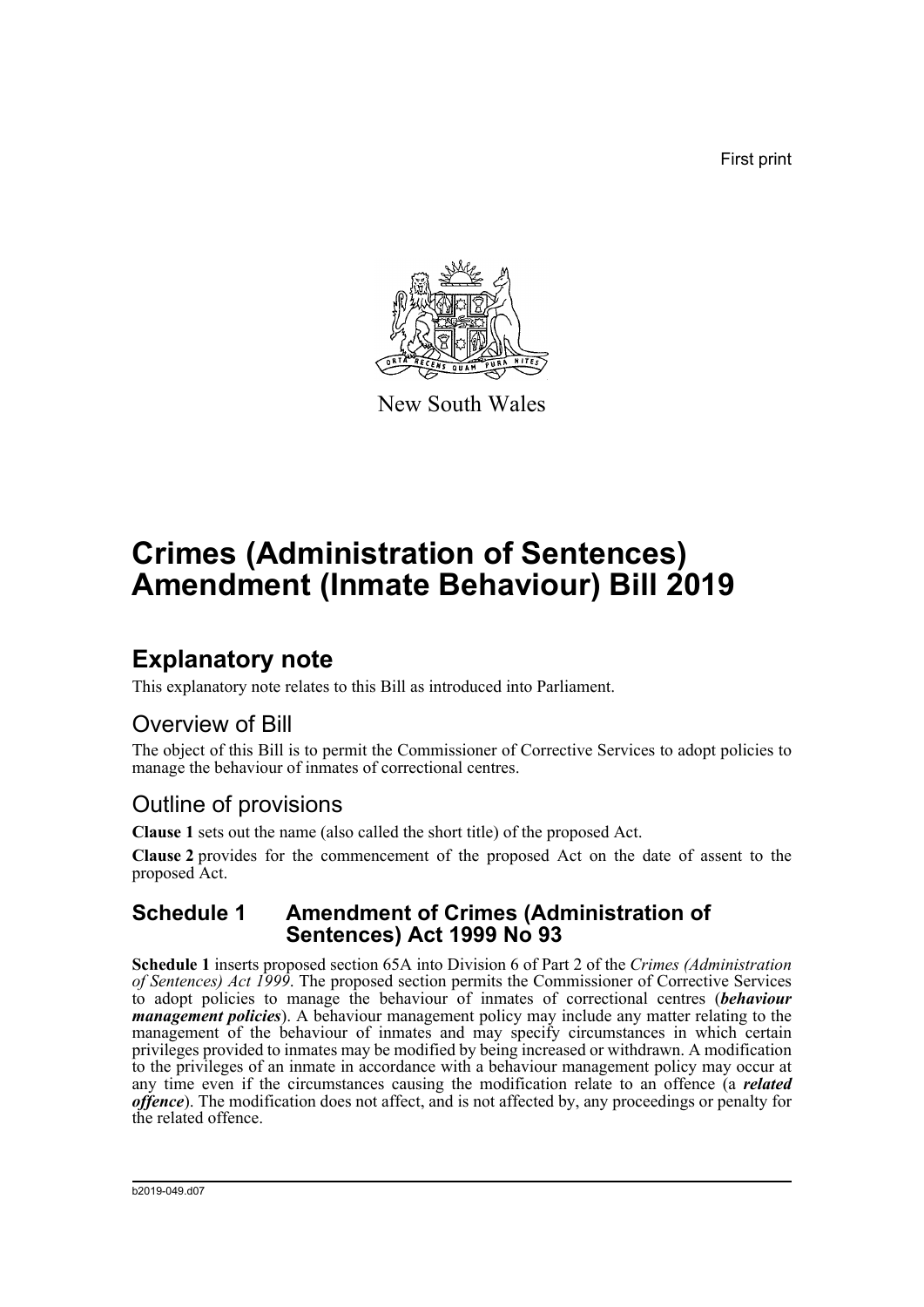First print



New South Wales

# **Crimes (Administration of Sentences) Amendment (Inmate Behaviour) Bill 2019**

## **Contents**

| <b>Schedule 1</b> | Amendment of Crimes (Administration of Sentences) Act 1999<br><b>No 93</b> |      |
|-------------------|----------------------------------------------------------------------------|------|
|                   | Commencement                                                               |      |
|                   | Name of Act                                                                |      |
|                   |                                                                            | Page |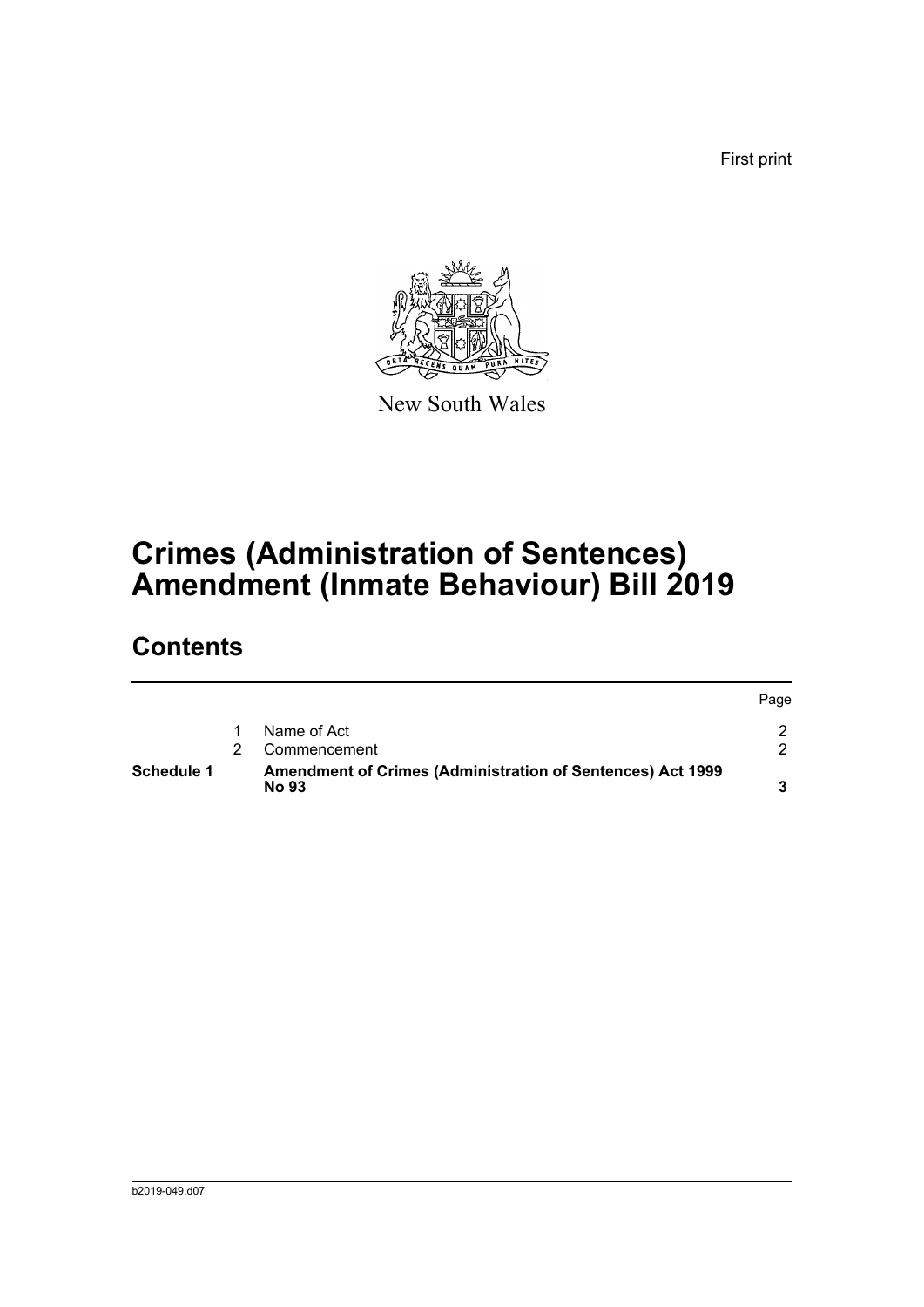

New South Wales

# **Crimes (Administration of Sentences) Amendment (Inmate Behaviour) Bill 2019**

No , 2019

#### **A Bill for**

An Act to amend the *Crimes (Administration of Sentences) Act 1999* in relation to behaviour management policies and withdrawable privileges provided to inmates.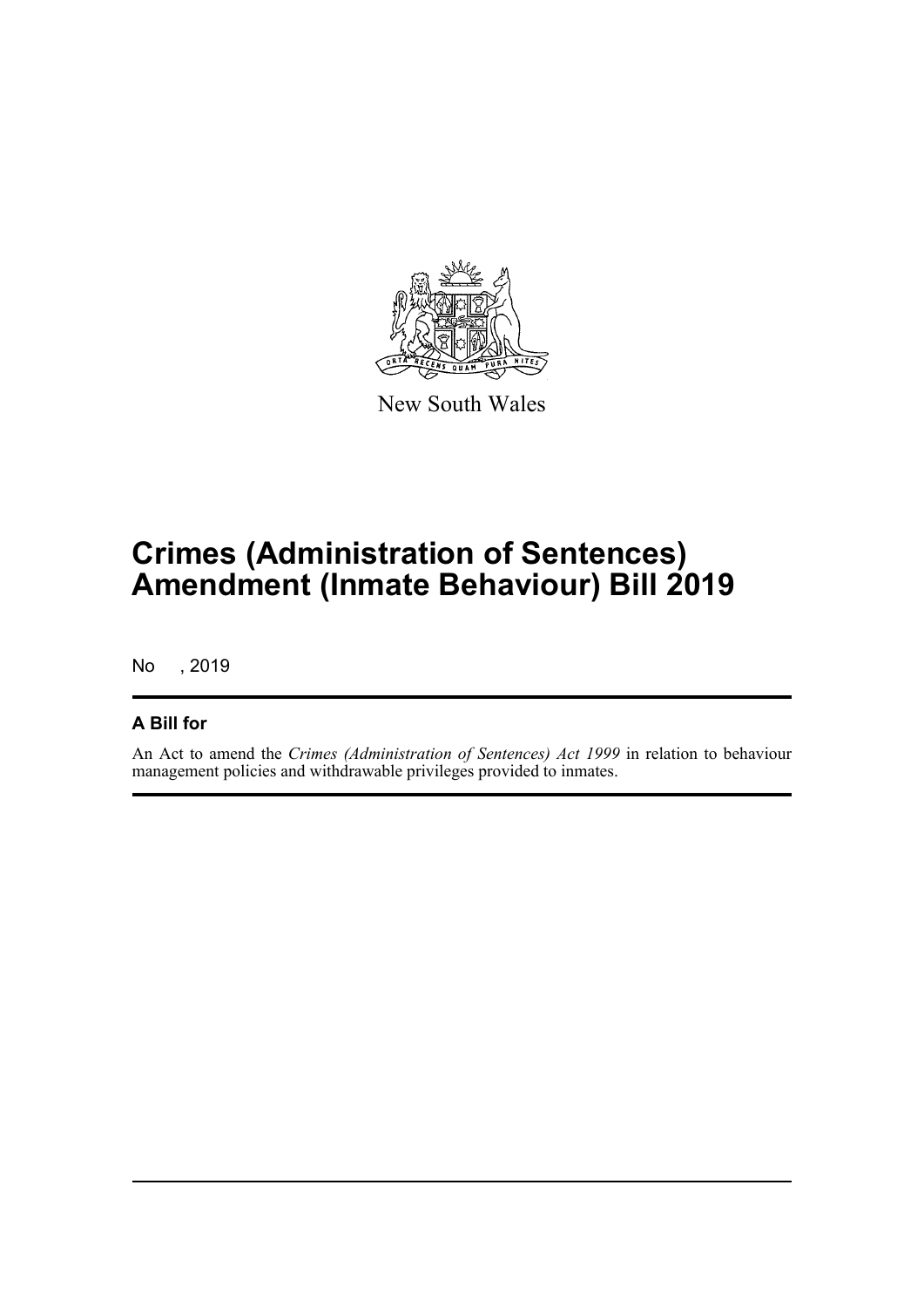<span id="page-3-1"></span><span id="page-3-0"></span>

| The Legislature of New South Wales enacts:                                                     |               |
|------------------------------------------------------------------------------------------------|---------------|
| Name of Act                                                                                    | $\mathcal{P}$ |
| This Act is the Crimes (Administration of Sentences) Amendment (Inmate<br>Behaviour) Act 2019. | 3<br>4        |
| <b>Commencement</b>                                                                            | 5             |
| This Act commences on the date of assent to this Act.                                          | 6             |
|                                                                                                |               |